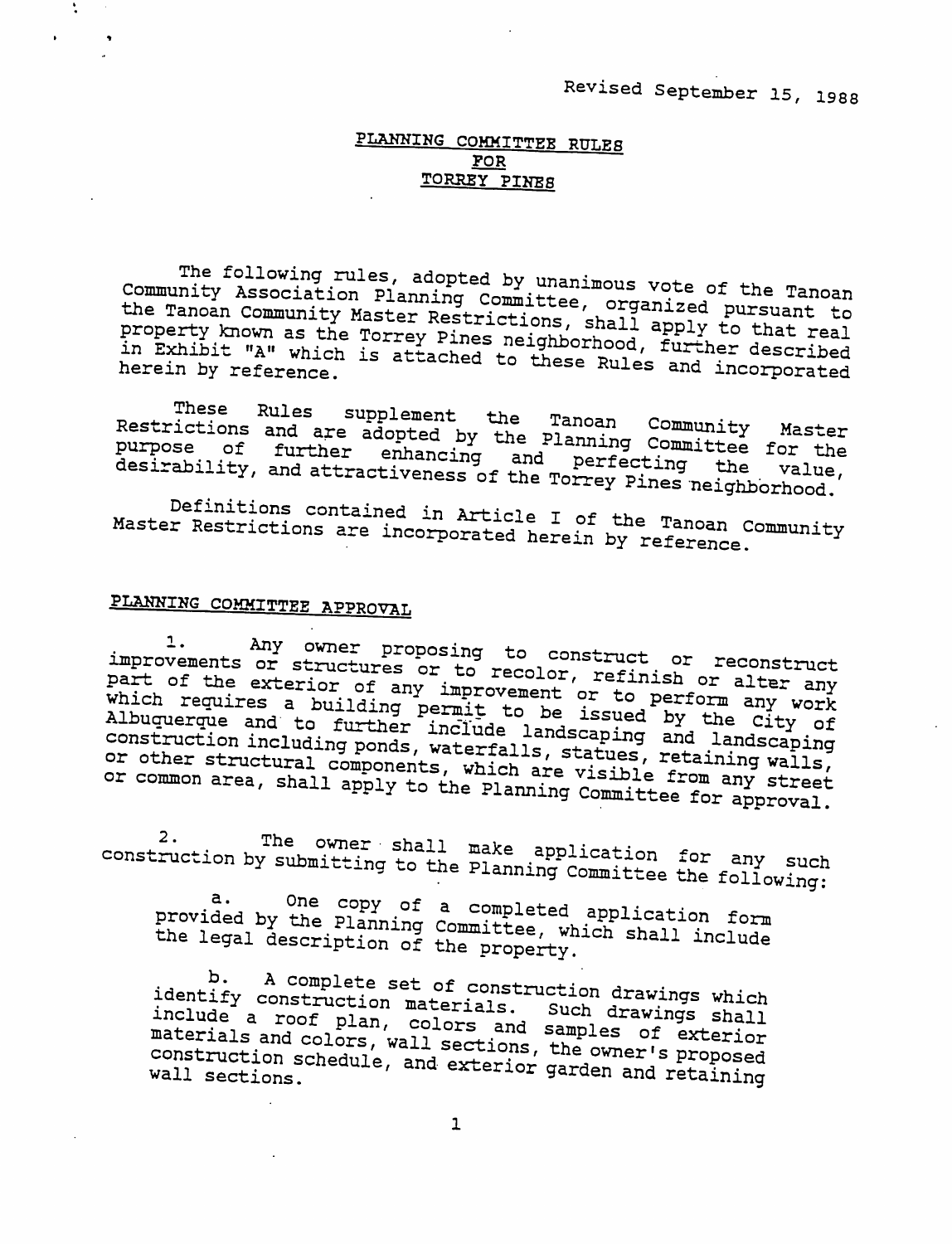c. A site plan which shows the topography of the lot. Contour lines shall show existing grade and indicate any grade changes of more than one foot, that will be caused by the construction. The site plan shall also locate and identify all construction including, but not limited to, storage sheds, pool houses, etc., their roof overhand lines, and finished floor elevations, all setbacks at point of minimum perpendicular distance to each property boundary, all walks, drives, patios, decks, and walls and/or fences and their construction materials.

 $\ddot{ }$ 

d. Landscaping plans to include location of sprinkler line and sprinklers.

e. If deemed necessary by the Planning Committee, the following may be required as a part of the application:

(1) Details of exterior furnishings.

(2) A drainage report prepared by a registered engineer.

(3) An architect's rendering showing the perspective view of the proposed construction. If the proposed construction is on a golf course lot, an architect's rendering showing a perspective of the rear of the proposed construction may also be<br>required. There renderings may be pencil or inh There renderings may be pencil or ink line drawings.

Each application for plan approval by the Planning Committee shall be accompanied by a Planning Committee review fee of \$-0-.

3. Construction may not proceed after stem walls are completed until a survey of the lot showing completed stem walls is approved by the Planning Committee. If the stem wall survey is approved by the Planning Committee, construction may proceed Owner understands and acknowledges that if the stem wall survey is not approved by the Planning Committee, owner may be required to remove and reconstruct stem walls according to the following Planning Committee Rules of Torrey Pines at Tanoan, as adopted. A stem wall survey will then be resubmitted until approved by the<br>Planning Committee.

4. Planning Committee approval or disapproval shall be<br>given in conformity with Section 3.06 of the Tanoan Community<br>Master Restrictions.

 $\overline{2}$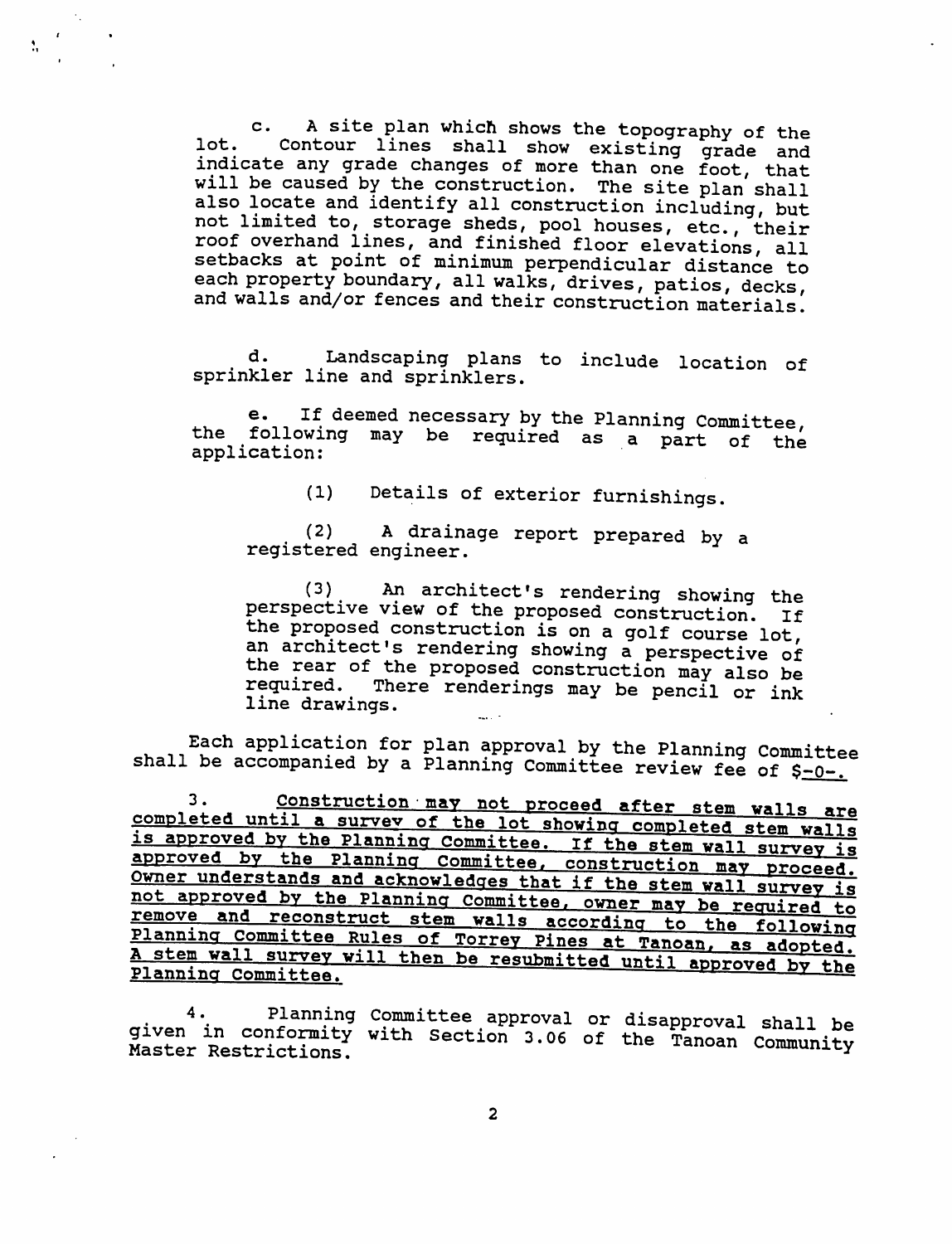# ARCHITECTURAL DESIGN STANDARDS

5. Residential units constructed in Torrey Pines shall have a minimum of 1200 square feet of living area. Living area shall include heated and/or air conditioned areas and shall exclude garages, porches, patios, decks, and breezeway.

6. No Residential unit, structure, or improvement shall exceed two stories and shall be limited to a maximum height of twenty-six feet (26') on any lot, above the average grade of the lot as shown on the grading plan.

7. No structure or improvement, except where specificallv permitted here shall be constructed: *\**

a. Within fifteen feet (15') from the front property line except the garage or carport setback shall not be less than twenty feet (20').

b. Within fifteen feet (15') from the rear property line of the lot.

c. Within ten feet (10') of the side property line which abuts a street on a corner lot.

d. There shall be a distance of not less than ten feet (10') between residential buildings if not attached to another dwelling at side property line.

e. In all cases, the location of all residences shall be located as shown on the Grading Plan.

8. Every residential unit shall have a garage of two-car capacity. Garage doors shall be of the sectional vertical-roll-un overhead design. The contract of the contract of  $\sim$ 

9. Each residential unit must have a minimum of two paved<br>off-street parking spaces of concrete construction which may include the drive part from the street to the garage.

10. Detached garages, sheds, or other buildings shall not be constructed on the lots.

11. The exterior appearance of the residence and improvements must be consistent with the high quality standards established for the Torrey Pines Neighborhood and the appearance<br>must be consistent, compatible and complimentary to existing construction on adjacent lots and must have a definite commonly<br>recognized architectural style which is carried out through<br>attention to detail. Such detail to include, but not limited to, window treatment, brick coping, parapet walls and/or shadow boxes.

 $\overline{\mathbf{3}}$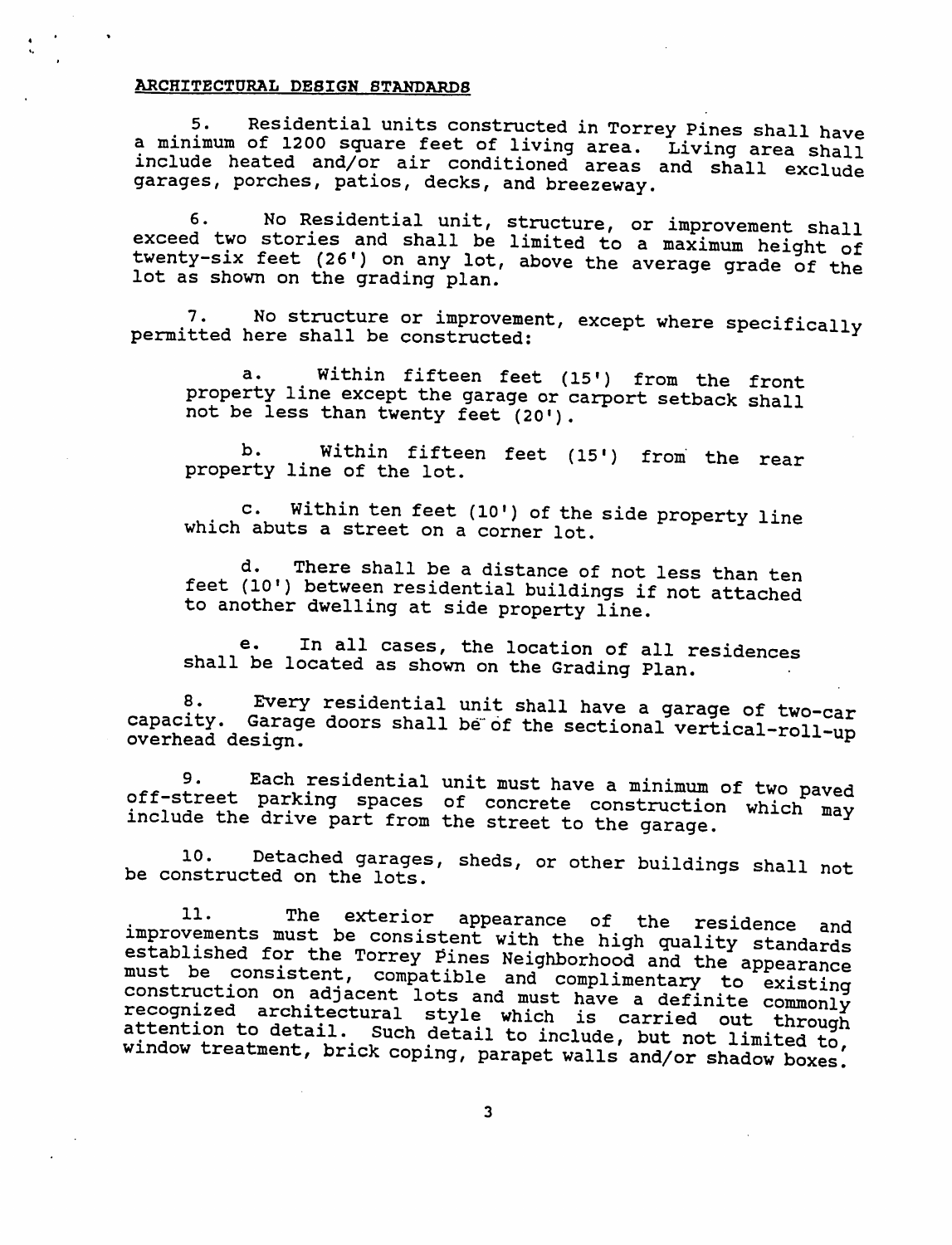#### CONSTRUCTION STANDARDS

 $\mathcal{F}_{\mathcal{L}}$ 

12. Exterior finishes of all residences, structures, or improvement on the lots shall be stucco. Stuccoed exterior finishes must be colored either El Rey's "Navajo White", "Cameo" "Sand", "Fawn", or "Buckskin", or an equivalent color. The color of any exterior finish shall be earthtone and in no case be lighter than "Navajo White" or darker than "Buckskin".

13. The roofing materials of all residential units improvements, and other structures having pitched roofs which are visible from the street, the golf course, or common areas shall be red clay tile, red concrete barrel shaped mission tile. The red concrete tile shall be either Century's "Mission Red', Moniel's #200 "Mission Red", Westile Series 2000 "Burnt Terra Cotta" or an equivalent color. If other concrete tile is used, a color sample and complete manufacturer's specifications for the brand and type<br>must be first submitted to the Planning Committee for approval.<br>No other roofing material will be allowed.

14. No reflective finishes (other than glass) shall be used<br>on exterior surfaces (other than surfaces of hardware fixtures), including but not limited to the exterior surfaces of any of the following: roofs, all projections above roofs, retaining walls doors, trim, fences, pipes, equipment, mailboxes, and newspaper<br>tubes.

15. Trim may be of wood, painted or stained natural earth tone colors, adobe, slumpblock, or brick (not to exceed three courses), painted Mexican tiles, clay tiles, black wrought iron,<br>or cast ornamental copying.

16. Air conditioning, heating, and other machinery may be<br>maintained in or on flat roof area, provided they are screened by<br>parapet walls and in such a manner that they are built into the<br>basic lines of the parent structur submitted to the Planning Committee. Air Conditioning, Heating<br>and other machinery may not be maintained in or on roof areas of<br>residences with pitched roofs. Ground mounted air conditioning units shall be mounted on a concrete pad at a location that is<br>shielded from public view by approved screening or landscaping.

17. Solar energy collectors shall be allowed only if constructed in such a manner that they are built into the basic lines of the parent structure to create an aesthetically pleasing appearance from adjoining properties, streets, golf course and common areas, and must comply with the requirements of Paragraph

 $\ddot{4}$ 

 $\mathbf{C}$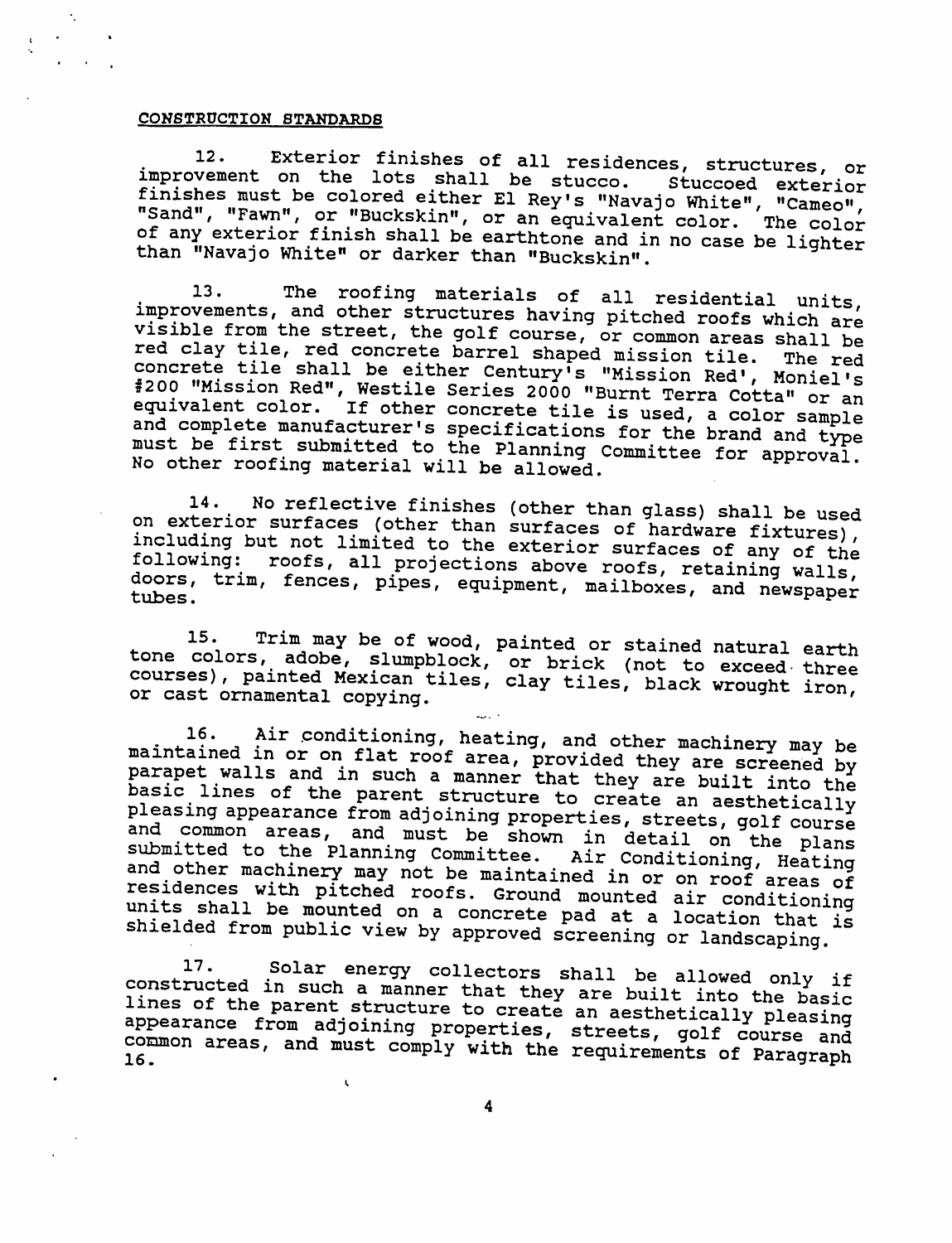18. A three inch (3») tolerance by reason of mechanical variance of construction is hereby automatically allowed for any distance requirements imposed by these Planning Committee Rules. HOWEVER, NO TOLERANCES BY REASON OP MECHANICAL VARIANCE WILL BE ALLOWED CONCERNING THE CONSTRUCTION OF ANY PORTION OF A STRUCTURE OR IMPROVEHENT CONSTRUCTED ON ANY PROPERTY LINE.

19. EASEMENTS AND RIGHT-OF-WAYS: All areas of the numbered lots within TORREY PINES AT TANOAN, reserved for the installation, removal, repair, and maintenance of utilities (electric, telephone' gas, cable television, water, sewer, drainage, and other utility services), including overhead, underground, buried and all other types of lines, pipes, conduits, wires, cables, and all other means of providing utility services, are reserved and are designated as utility easements on the TORREY PINES AT TANOAN, filed in the Office of the County Clerk of Bernalillo County, New Mexico, on June 26, 1984, in Vol. C-24, Folio 80, as Document number 84-48056, (new plat data).

WALL REQUIREMENTS

20 The wall separating Torrey Pines common area and streets from Ventura Street and Academy Road shall be constructed of white slumpblock to a height of sixty inches (60").

21. On golf courses view lots abutting Village Greens Road, the rear lot line shall be fenced with fencing constructed of white slumpblock to a height of twenty-four inches (24") and ornamental wrought iron from twenty-four inches (24") to sixty inches (60").<br>On non golf course view lots, the rear lot line shall be of masonry construction, and shall be a minimum of fifty-six inches (56") high, or forty-two inches (42") above finish grade on the lot on the high side, whichever is greater. No other fencing materials shall be used in these areas.

22. On those lots which border common areas, side yard lot<br>line fences on the side which borders the area will be of sixty<br>inch (60") white slumpblock construction that matches the rear lot<br>line fence, and will extend forw the rear of the house, or a maximum of fifty feet (50<sup>1</sup>). No other fencing materials shall be used in these areas.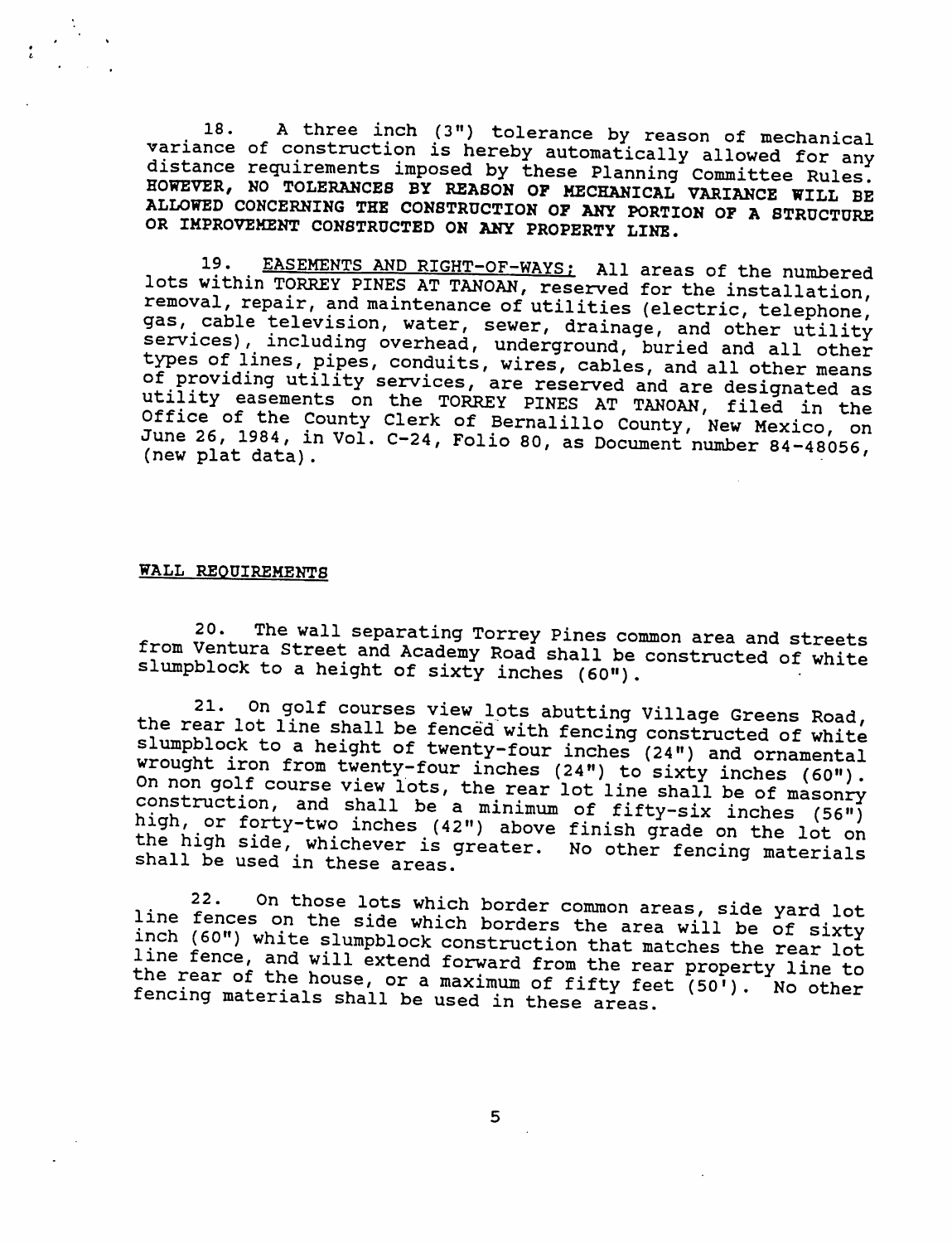On all lots, side yard lot line fences shall be of  $23.$ masonry construction, and shall be a minimum of fifty-six inches (56"), or forty-two inches (42") above finish grade of the lot on the high side, whichever is greater. All side fences must extend<br>from the rear property line frontward at least to the rear of the house on both sides. If one rear location of one house is unknown, the side fence shall extend at least ten feet forward from the rear of the known house location. No side yard fence may be constructed forward beyond the front of adjacent structures.

Where there is a grade difference of more than 18 inches  $24.$ between two lots, a retaining wall will be required which will extend to a point where the grade difference becomes less than 12

Any side lot line fence or side lot line fence return 25. that is visible from the street or golf course, must be finished in a color and texture that matches that of its parent structure.

No chainlink, barbed wire, welded wire, or welded pipe 26. fence shall be permitted on any lot.

Walls for purposes of visual screening, privacy, 27. protection of swimming pools, etc., may be constructed between the front and rear setback lines, provided their style, color and materials are compatible with those of the residence and other structures or improvements on the lot.

Walls which are constructed within the front yard 28. setback area and the side yard setback area adjacent to a street, may not exceed three feet (3') in height.

# **LANDSCAPING**

29. All front yards, side yards facing the street on corner lots, and rear yards visible from the common area must be landscaped within six months of completion of a residential unit on the lot at the builder's expense. Landscaping shall be in conformance with the following:

Forty percent (40%) of all front yards and forty percent  $a.$ (40%) of the side yards adjacent to the street on corner lots must be natural grass. To determine the size of the yard, front yards and side yards shall be defined as that area between the back of curb and the front and/or side façade of the dwelling excluding the sidewalk adjacent to the curb (street walk) and driveway. \*\* Please see attached Policy Resolution #21 allowing a landscape variance in Torrey Pines Subdivision for those residences with less than 10' x 10' (100 sq.ft.) sodded area.

6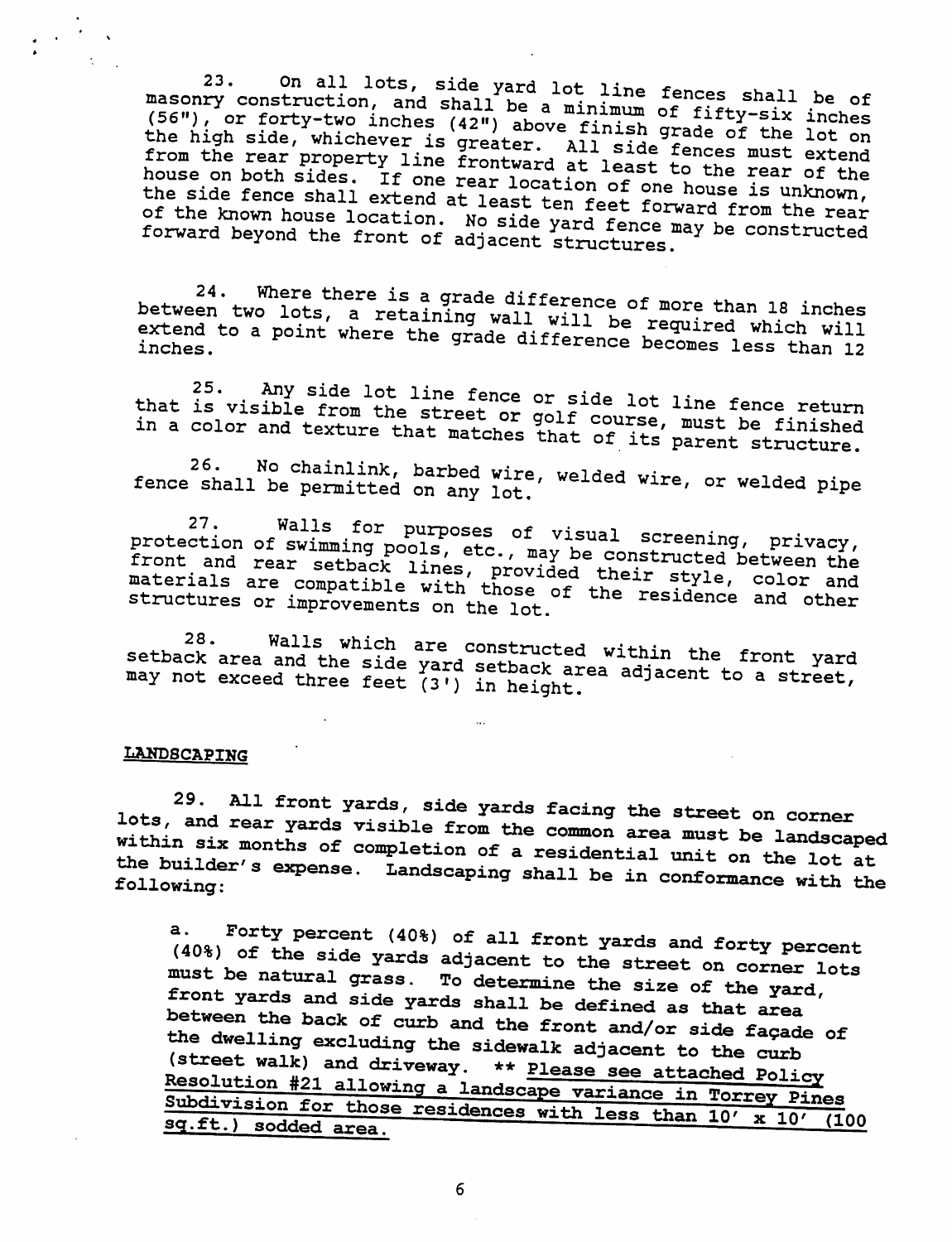b. The grass must be placed so that it is adjacent to the street walk and furthermore, if two lots have adjacent front yards and if the grade difference is less than twelve inches (12"), the grass must flow from one yard into the next creating the visual impression of one large expanse of grass.

c. The remaining sixty percent (60%) shall include lead walks to the dwelling and the balance may be grass, flower beds, rock or other ground cover. If rock is used as an accent material, it shall not be volcanic rock or cinder, and there shall be one five-gallon plant for every 25-square feet of rock.

#### **MISCELLANEOUS**

 $\mathbf{r}$  . The contract of  $\mathbf{r}$ 

30. Mailboxes shall be located adjacent to the street, shall be Forty inches (40") above the curb, and shall be of black metal construction. Mounting posts shall be black wrought iron, at the builders expense.

31. No radio, television, citizens band, satellite dish, HAM, or other aerial, antenna, or tower, whether for transmitting or receiving, or any support thereof shall be erected, installed, placed or maintained, except those devices which may be erected, installed, placed or maintained and used entirely under the eaves or enclosed with a building or structure which do not extend above the highest point of the roof.

32. No outside clotheslines or other outside clothes drying or airing facilities, above ground trash and garbage receptacles, ground mounted .solar energy collectors and equipment, or athletic equipment (such as basketball goals) will be allowed.

33. All lots shall have a sidewalk which shall be Four feet (4\*) wide and extend from one side yard lot line to the other side yard lot line, be of concrete construction and must be located immediately adjacent to the curb. The builder shall pay for all sidewalks.

34. Tracts 159B2, 160B, 160C, 161B-1, and 161C TORREY PINES AT TANOAN are hereby designated as common areas. No structures, signs, or personal property, etc., may be permanently placed upon these tracts. The only improvements allowed on these tracts shall be landscaping and sprinkler systems.

35. IN ORDER TO MAINTAIN THE LOT DURING CONSTRUCTION IN ACCORDANCE WITH SECTION 3,03 (D) OP THE MASTER RESTRICTIONS, A

7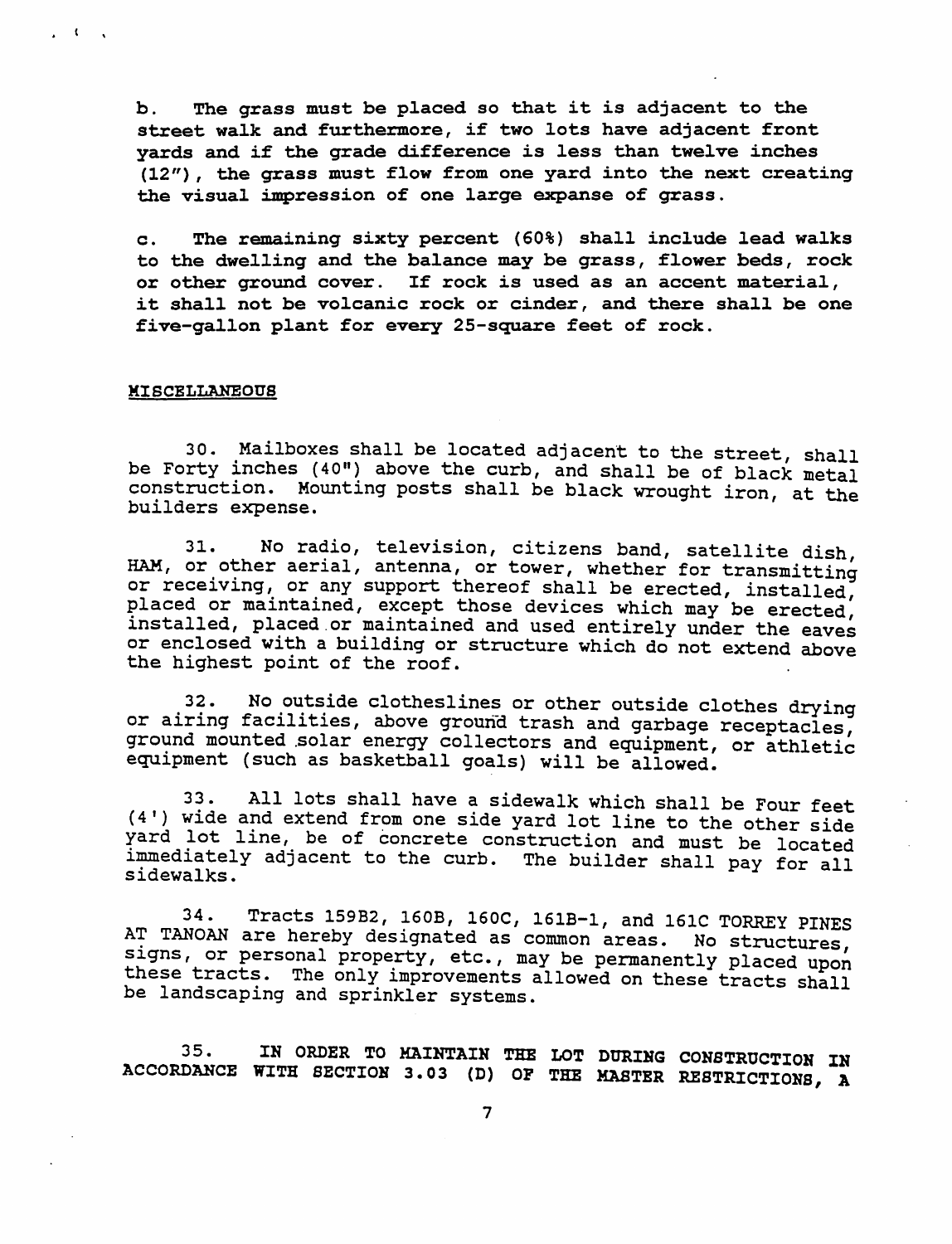DUMPSTER OR WIRE TRASH RECEPTACLE SHALL BE PLACED ON THE LOT AND ALL DEBRIS EASILY DISPLACED BY WIND SHALL BE PLACED THEREIN. THE TRASH RECEPTACLE SHALL BE EMPTIED EITHER WEEKLY OR WHEN FULL, WHICHEVER SHALL FIRST OCCUR.

#### **POLICIES**

**A Contract** 

> Plans will not be considered for approval if any  $36.$ outstanding indebtedness exists against the subject lot. (i.e. Tanoan Community Association Assessments.)

> Plans will not be considered for approval if the  $37.$ applicant is in violation of any existing Tanoan Planning Committee Rules, and requirements and/or the Master Restrictions of the Community.

> The Planning Committee shall be notified when 38. construction is complete so a certificate of compliance can be issued certifying that the construction has been completed in accordance with approved plans. Buyers of units in TORREY PINES AT TANOAN should be certain that this certificate has been issued since construction which does not comply with approved plans may be subject to removal and/or fines in accordance with the Tanoan Community Association Master Restrictions.

> The Planning Committee shall have the rights and duties 39. as set forth in Articles 3 and 4 of the Tanoan Community Master Restrictions and Article XIII of the By-laws of the Tanoan

> THESE RULES, WERE ADOPTED BY UNANIMOUS VOTE OF THE TANOAN COMMUNITY ASSOCIATION PLANNING AND ARCHITECTURAL COMMITTEE OF THIS  $\frac{15}{4}$ DAY OF stemker 1988.

Commitate Chairman

**ATTEST**